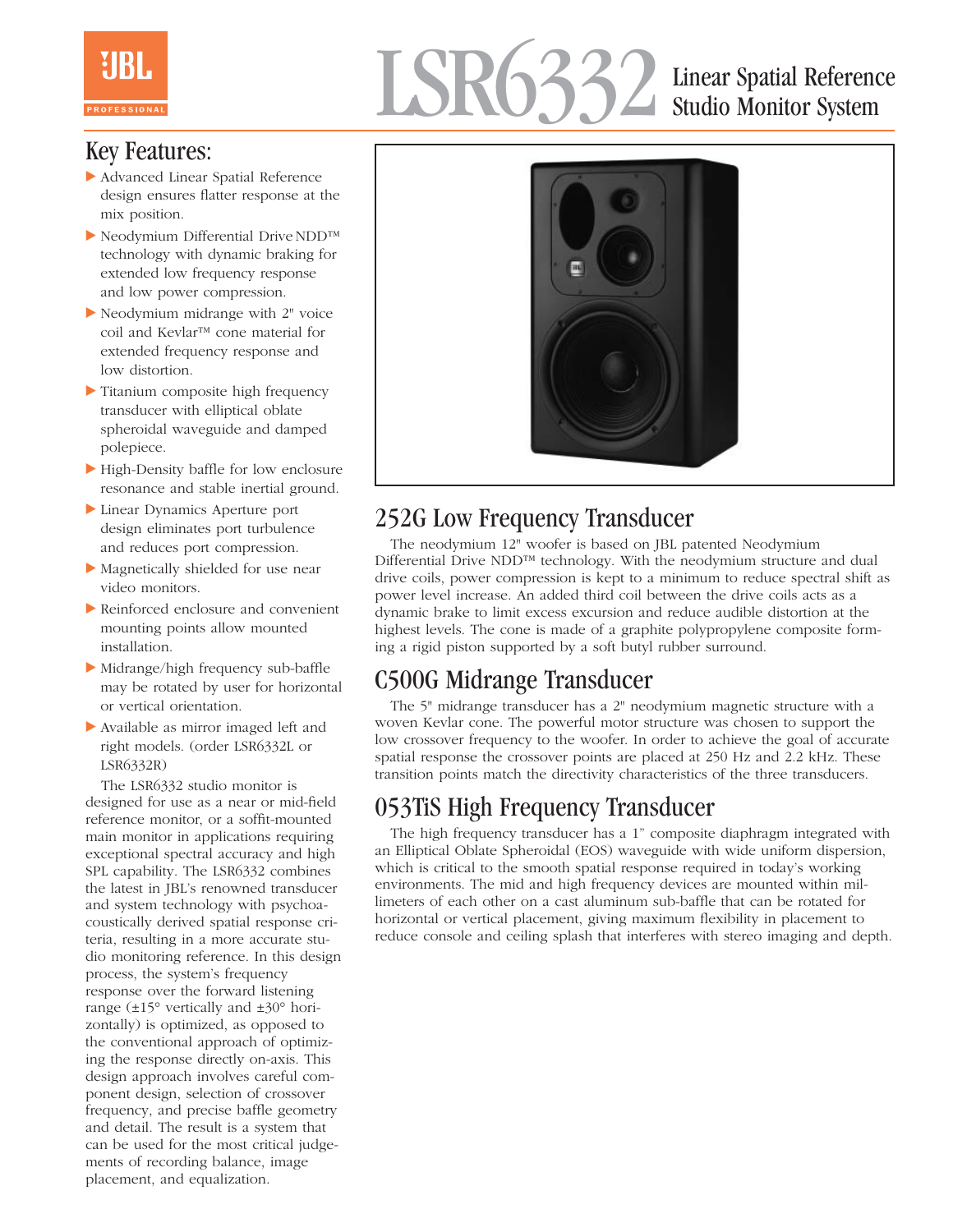## Dividing Network

The impedance compensated crossover filters are optimized to yield 4th-order (24 dB/octave) Linkwitz-Riley electroacoustic responses from each transducer (in-phase, -6 dB at crossover). In order to achieve optimal symmetrical response in the vertical plane, both magnitude and phase compensation are implemented in the dividing network. The network allows the user to attenuate the high frequency level above 3 kHz by 1 dB. This adjusts for spectral balance when used in bright rooms. Components used in the network are exclusively low-loss metal film capacitors, low distortion electrolytic capacitors, high-Q high saturation current inductors and high current sandcast power resistors.

#### HF Adjustment Flat and -1 dB Settings



### Linear Spatial Response Measurement Techniques

We all know that many loudspeakers have similar measurements but sound different. By going beyond simple on-axis frequency response measurements, JBL defines the ultimate performance specification for new systems – what it will sound like in your room.

While other manufacturers use a single on-axis frequency response measurement taken at one point in space, JBL measures monitor systems over a sphere that encompasses all power radiated into the listening room – in every direction. This data reflects 1296 times the information of a single on-axis response curve. Seventy-two measurements of the direct sound field, the reflected sound field, and the reverberant field, the entire sound field heard by the listener, is correlated to optimize response at the listening position. In place of spectral smoothing used by some manufacturers which actually conceals data, the JBL approach actually exposes flaws in systems, such as resonances, poor dispersion and other causes of off-axis coloration.

The data shown below is a set of spatially measured graphs that are the heart of JBL's philosophy.

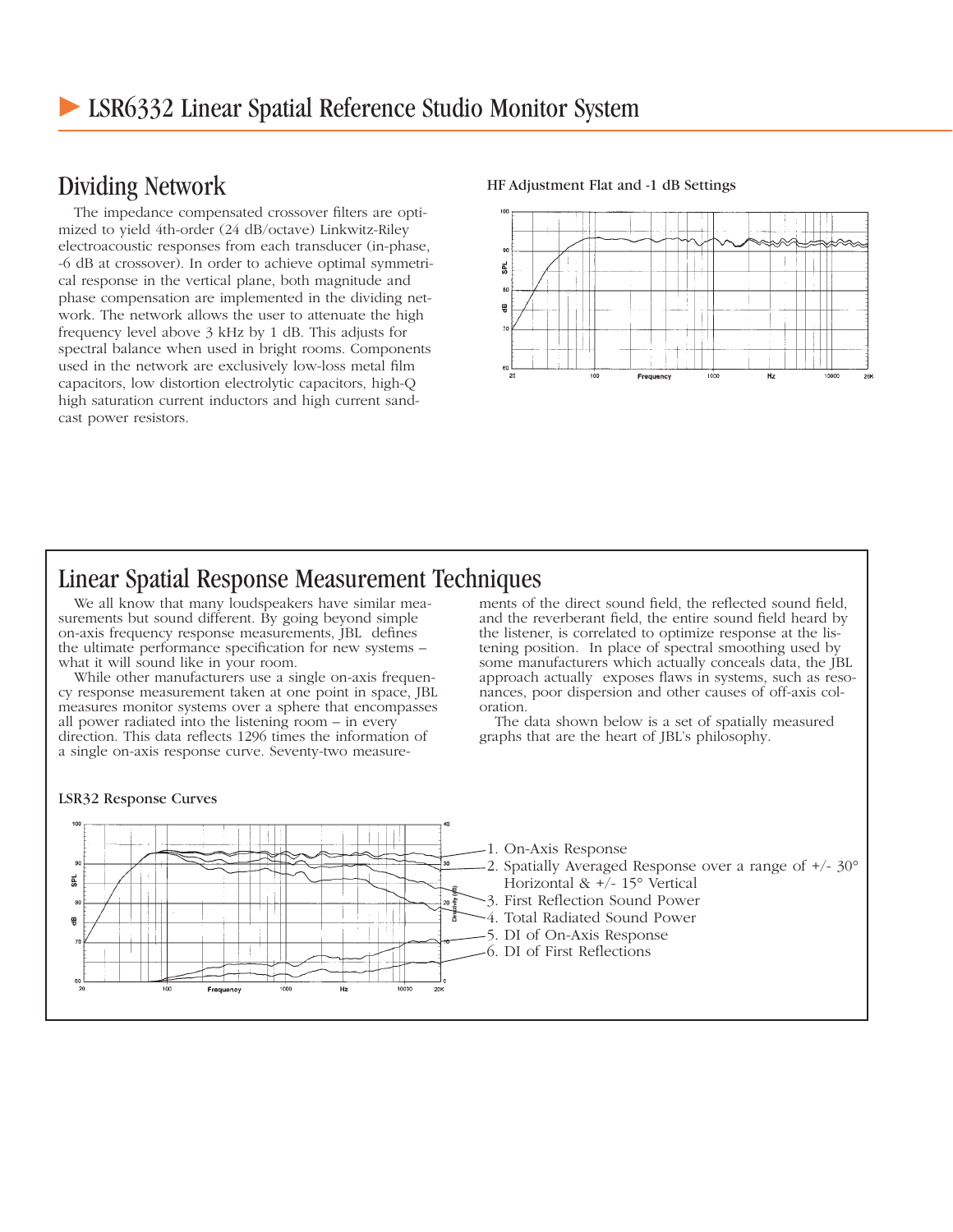## Specifications:

| System:                                                 |                                                                               |
|---------------------------------------------------------|-------------------------------------------------------------------------------|
| Input Impedance (Nominal):                              | 4 ohm                                                                         |
| Anechoic Sensitivity <sup>1</sup> :                     | 93 dB/2.83 V/1 m (90 dB/ 1 W/ 1 m)                                            |
| Frequency Response $(60 Hz - 22 kHz)$ :                 | $+1. -1.5$ dB                                                                 |
| Low Frequency Extension <sup>2</sup> :                  |                                                                               |
| $-3$ dB:<br>$-10$ dB:                                   | 54 Hz<br>35 Hz                                                                |
| Enclosure Resonance Frequency:                          | 33 Hz                                                                         |
| Long Term Maximum                                       |                                                                               |
| Power (IEC265-5):                                       | 200 W continuous average; 800 W peak                                          |
| Recommended Amplifier Power:                            | 150 W - 1000 W (rating into 4-ohm load)                                       |
| High Frequency Control (2.5 to 20 kHz):                 | $0$ dB, $-1$ dB                                                               |
| Distortion, 96 dB SPL, $1 \text{ m}^3$ :                |                                                                               |
| Low Frequency (below 120 Hz):<br>2nd Harmonic:          | ${<}1.5%$                                                                     |
| 3rd Harmonic:                                           | ${<}1\%$                                                                      |
| Mid and High Frequency                                  |                                                                               |
| $(120 \text{ Hz to } 20 \text{ kHz}):$<br>2nd Harmonic: | ${<}0.5%$                                                                     |
| 3rd Harmonic:                                           | ${<}0.4\%$                                                                    |
| Distortion, $102$ dB SPL, $1 \text{ m}^3$ :             |                                                                               |
| Low Frequency (below 120 Hz):                           |                                                                               |
| 2nd Harmonic:<br>3rd Harmonic:                          | ${<}1.5%$<br>${<}1\%$                                                         |
| Mid and High Frequency                                  |                                                                               |
| (80 Hz to 20 kHz):                                      |                                                                               |
| 2nd Harmonic:                                           | ${<}1\%$                                                                      |
| 3rd Harmonic:                                           | $<$ 1% (Note: $<$ 0.4%, 250 Hz - 20 kHz)                                      |
| Power Nonlinearity (20 Hz to 20 kHz):<br>30 Watts:      | $<$ 0.4 dB                                                                    |
| 100 Watts:                                              | $<$ 1.0 dB                                                                    |
| Low-Mid Frequency Crossover:                            |                                                                               |
| 4th Order Acoustic Linkwitz-Riley:                      | 250 Hz                                                                        |
| Mid-High Frequency Crossover:                           |                                                                               |
| 4th Order Acoustic Linkwitz-Riley:                      | 2.2 kHz                                                                       |
| Transducers:                                            | 252G                                                                          |
| Low Frequency Model:<br>Diameter:                       | 300 mm (12 in)                                                                |
| Voice Coil:                                             | 50 mm (2 in) Differential Drive® with dynamic braking                         |
|                                                         | coil                                                                          |
| Magnet Type:                                            | Neodymium                                                                     |
| Cone Type:                                              | Carbon Fiber Composite                                                        |
| Impedance:                                              | 4 ohms                                                                        |
| Mid Frequency Model:                                    | C500G                                                                         |
| Diameter:                                               | $125 \text{ mm} (5 \text{ in})$                                               |
| Voice Coil:                                             | 50 mm (2 in) aluminum edge wound                                              |
| Magnet Type:                                            | Neodymium                                                                     |
| Cone Type:                                              | Kevlar™ composite                                                             |
| Impedance:                                              | 4 ohms                                                                        |
| High Frequency Model:                                   | 053TiS                                                                        |
| Diameter:                                               | 25 mm (1 in) diaphragm                                                        |
| Voice Coil:                                             | $25 \text{ mm} (1 \text{ in})$                                                |
| Magnet Type:                                            | Ceramic 5                                                                     |
| Diaphragm Type:                                         | Damped titanium composite                                                     |
| Other Features:                                         | Elliptical oblate spheroidal waveguide<br>4 ohms                              |
| Impedance:<br>Physical:                                 |                                                                               |
| Finish:                                                 | Smooth dark graphite                                                          |
| Enclosure Volume (Net):                                 | 50 liter (1.8 cu ft)                                                          |
| Input Connectors:                                       | 5-way binding posts                                                           |
| <b>Input Features:</b>                                  | Bi-wirable                                                                    |
| Mounting:                                               | 4 threaded mounting points conforming to industry                             |
|                                                         | standard square pattern, 127 x 70 mm (5 x 2.75 in)                            |
|                                                         | center to center. M6 metric thread.                                           |
| <b>Baffle Construction:</b>                             | Injection molded structural ABS                                               |
| Enclosure Construction:                                 | 19 mm (3/4 in) MDF                                                            |
| Net Weight:                                             | 20.4 kg (45 lb)                                                               |
| Dimensions (WxHxD):                                     | $63.5 \times 39.4 \times 29.2$ cm $(25.0 \times 15.5 \times 11.5 \text{ in})$ |

Caution: Unsafe mounting or overhead suspension of any heavy load can result in serious injury and equipment damage. Mounting of speakers should be done by qualified persons in accordance with all<br>applicable local safety and construction standards. Be certain to follow the instructions provided by<br>the manufacturer of th capable of supporting the weight of the speaker to be mounted.

#### Amplitude & Phase



96 dB/1 m (Distortion raised 20 dB)



102 dB/1 m (Distortion raised 20 dB)



#### Notes:

All measurements unless otherwise stated made anechoically at 2 meters and referenced to 1 meter by the inverse square law.

The reference measurement microphone position is located perpendicular to the cen-<br>ter line of the mid and high frequency transducers, at the point 55 mm (2.2 in) below<br>the center of the tweeter diaphragm

1 Mean SPL from 100 Hz to 20 kHz.

2 Describes anechoic (4p) low frequency response. Acoustic loading provided by the listening room will increase low frequency bass extension.

\*Distortion measurements performed with the input voltage necessary to produce the<br>stated A-weighted SPL at the stated measurement distance. Distortion figures refer to<br>the maximum distortion measured in any 1/10th octave quency range.

4 Power nonlinearity figures based on the A-weighted deviation from linear increase in SPL with linear increase in input power (i.e., power compression) measured after 3 minutes of continuous pink noise excitation at the stated power input.

JBL continually engages in research related to performance improvements. New mate-rials, production methods, and design refinements are introduced into existing products without notice as a routine expression of that philosophy. For this reason, any<br>current JBL product may differ in some respect from its published description, but will<br>always equal or exceed the original design specif